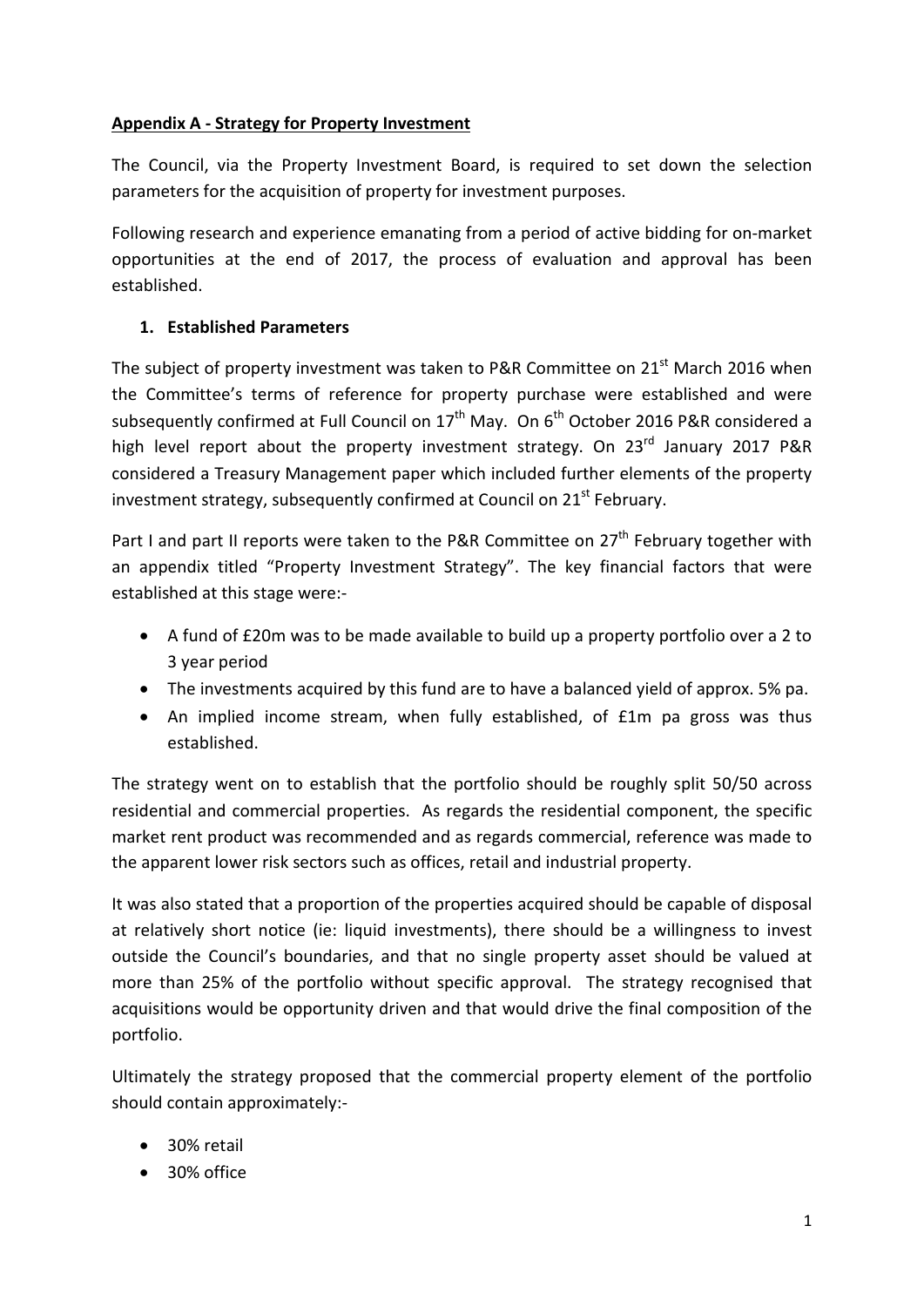- 30% industrial
- 10% specialist (leisure, social, energy, environmental)

The strategy states the key considerations for when an opportunity is being assessed:

- Covenant Strength
- Length of tenants lease
- Rate of return and risk balance
- Growth potential
- Building age/condition and specification
- Location

A further report was taken to P&R Committee on  $20<sup>th</sup>$  March which clarified certain governance issues and promoted an approval flow chart. Specifically it established the various approval levels;-

- Acquisition value up to £5m to be approved by the PIB Chair in consultation with the Lead Member for Resources
- Acquisition value between £5m and £10m to be approved by the PIB Chair in consultation with the Lead Member for Resources and Group Leaders
- Acquisition value over £10m to be approved at P&R Committee.

The same committee confirmed the following statements of investment principles which this strategy now follows:

- The average financial return is to be 5% NET;
- The criteria for acquisition set out in previous reports will be followed;
- There will be a priority for development within the Three Rivers area or within 15 miles of its border;
- The preferred development will be those schemes according with the aims of the TRDC Strategic Plan, which support the community of Three Rivers;
- No single property asset should be worth at acquisition more than 25% of the total property portfolio;
- The portfolio is to comprise not less than 50% and up to 80% residential and not less than 20% and up to 50% non-residential;
- Decisions on acquisitions worth £0-5m will be in consultation with Group Leaders and the Lead Member for Resources (Shared Services);
- Decisions on acquisitions worth above £5m will be considered only by P&R Committee;
- The Scrutiny Panel will consist of 3 Members of the Administration and one Member of the Conservative Group and one Member of the Labour Group.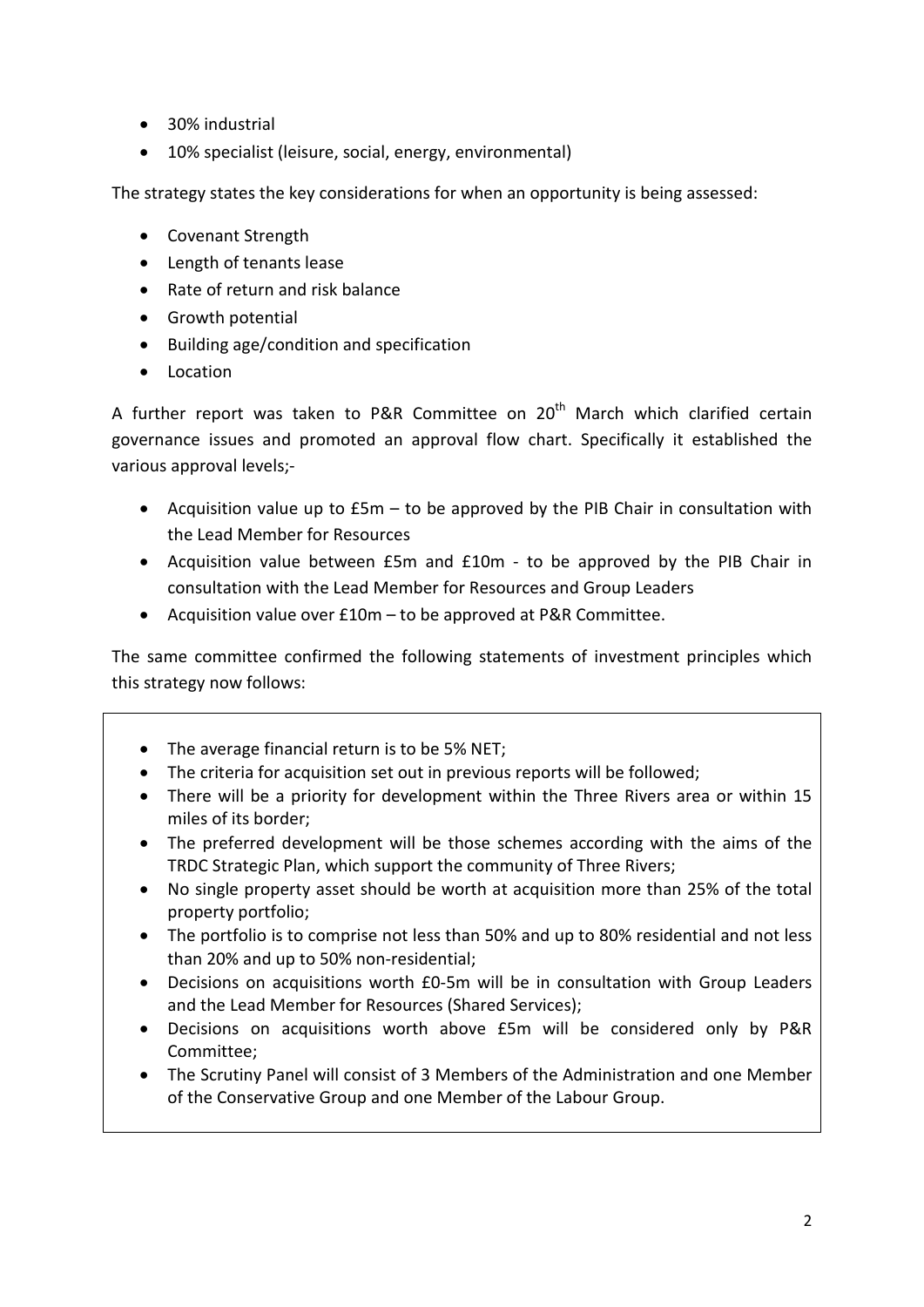## **2. Existing Property Asset Holding**

In reviewing the Council's existing land & property asset list, it is necessary to strip out the operational elements to determine what could be regarded as TRDC's existing investment portfolio. This holding is valued at about £28.6m but is currently the subject of annual review to; in particular, further reflect the changes arising from the South Oxhey regeneration project.

Analysis of this portfolio, on current values, suggests that it consists primarily of:-

- 28.4% Garages
- 25% Offices (mainly TRH, with only a proportion actually revenue generating)
- 21.3% Theatre (Watersmeet)
- All other categories being less than 10% each

As part of the property strategy, consideration is given to the condition, cost of holding and management of the assets and potential disposal receipts of the investment assets. Any receipts from disposal of investment assets should be reinvested into better yielding or less management intensive assets.

#### **3. Identification and Selection Process**

Following engagement with Commercial Agents there have been a number of acquisition opportunities for the Council to consider. It is likely that as soon as the Council is seen to be actually investing, more potential acquisitions will come forward. Current working arrangements adopt a three stage selection and approval process for a prospective acquisition below £10m as follows:-

- Stage 1. Having established from the sales information that the opportunity has a broad fit with TRDC criteria the details are measured in the appraisal matrix as attached. Provided the property meets the selection threshold scoring, and is below £5m, the known facts are shared with the Property Investment Board (PIB) Members and Lead Member for Resources. If the opportunity is likely to be between £5m and £10m in value, Group Leaders will also be included in that circulation. That report will seek preliminary support to bid for the opportunity.
- Stage 2. Assuming support, officers then instruct high level due diligence (DD) to include at least:-
	- Legal review of title and tenant lease terms,
	- Assessment of tenant covenant strength (utilising a D&B credit rating),
	- Local market research to establish comparable values
	- A viewing of the property and immediate area by Council property officers.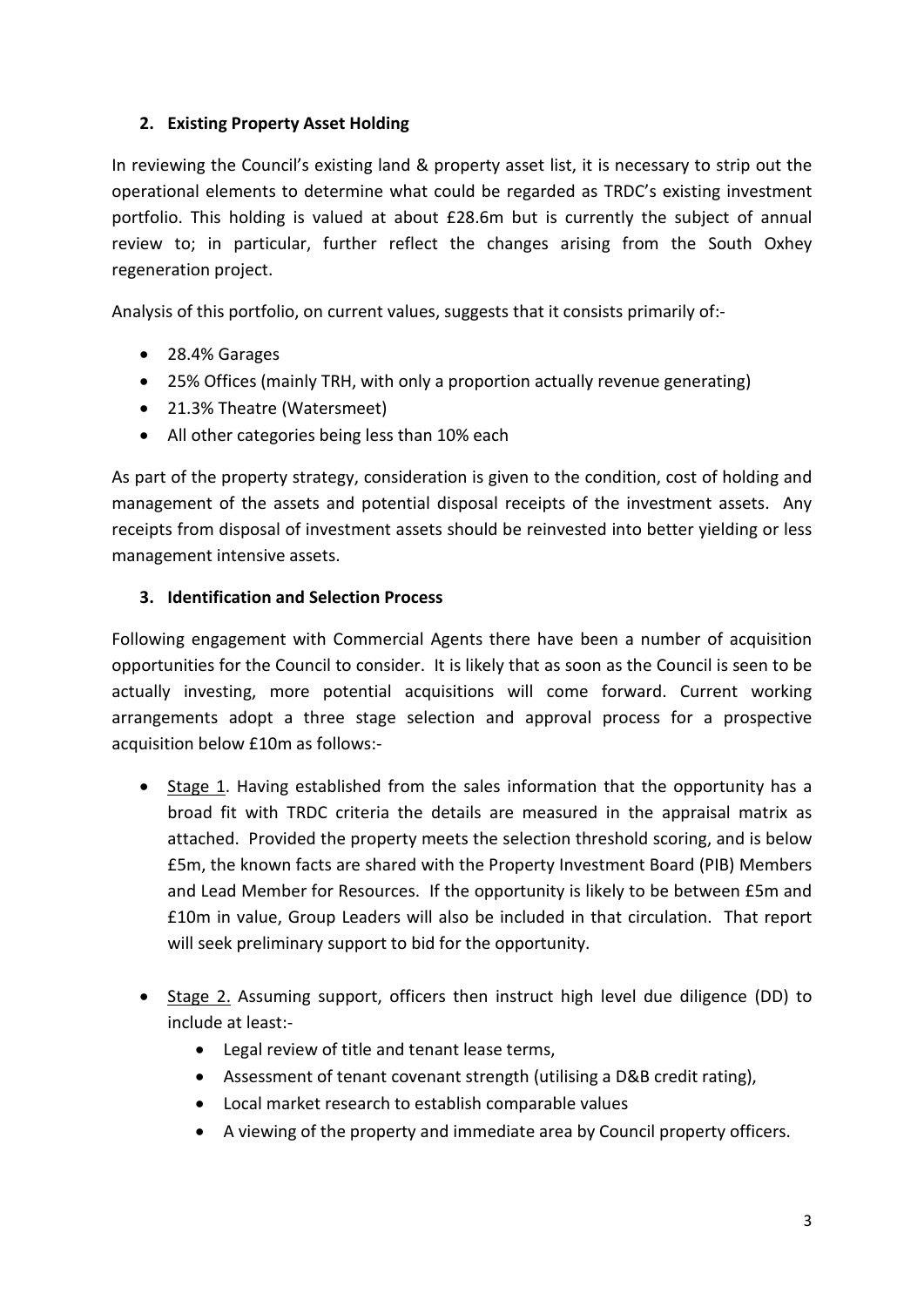At this point enough will be known about the opportunity to assess a value range, any potential legal issues and any other conditionality that should be included in a bid. On the basis that bids are being sought on an informal basis, a report on the above, and a suggested offer range with any recommended conditionality will be made. Circulation will be as at Stage 1. Responses are directed to the Chair of PIB.

During this time, the Agent will have made soundings as to interest in the market place for the opportunity and possibly determined the vendor's expectations. With continued support, and taking any response from the consultees into account, a bid will be instructed to be made at the consensus level.

- Stage 3. On the basis that the Council's bid is indicated as being the preferred offer, a period of time (normally short) will be given to conduct definitive investigations, satisfy any conditionality and formalise matters to exchange of contracts. Specifically that due diligence will cover:-
	- Detailed description of the property, a market commentary and analysis of comparable evidence
	- Full review of title, tenant lease terms and any restrictive covenants
	- Description of the tenants and their business, D&B report on the company and intelligence on the business activity
	- Business plan to include income projections, risk analysis, asset management possibilities and potential capital expenditure
	- Specialist advice on the building as may be required, including condition, dilapidation issues, environmental, planning and energy performance reports
	- Proposed Heads of Terms
	- VAT and SDLT treatment to maximise tax-efficiency.
	- Formal Valuation where required.

In the event that the Council's bid is apparently only shortlisted, and full and final bids are called for, stage 2 will be repeated, taking into account any new information and market intelligence.